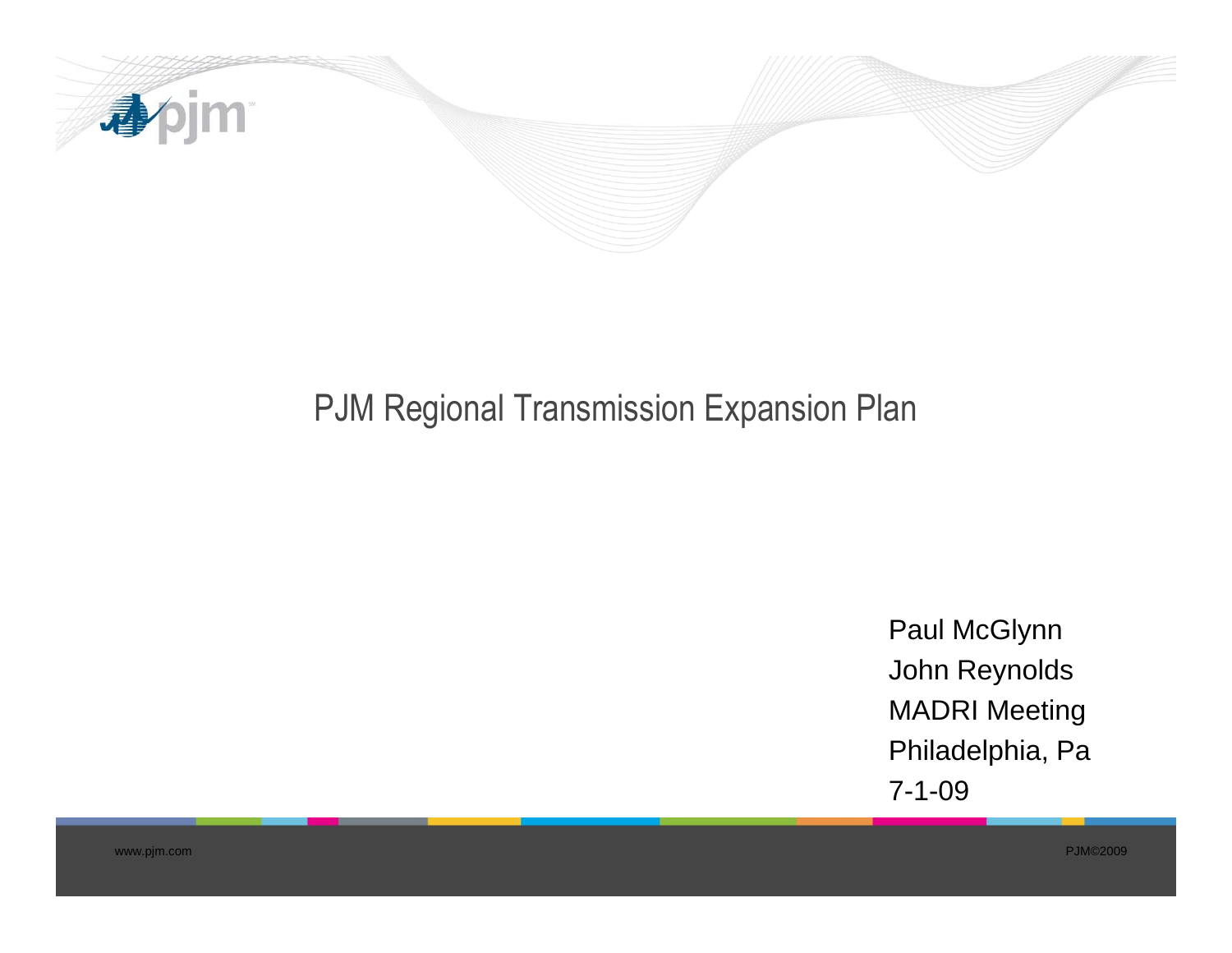

- $\bullet$ Planning Process Overview
- $\frac{1}{2}$  Compliance With Reliability Standards
	- • North American Electric Reliability Council (NERC) Criteria – ERO
	- $\bullet$ ReliabilityFirst Criteria (RFC), SERC – RROs
- $\cdot$  Planning Assumptions
	- $\bullet$ Load Forecasting
	- •**•** Generation Interconnections
- $\bullet^*_{\bullet}\bullet$ Load Deliverability Criteria
- $\frac{1}{2}$ Generator Deliverability Criteria
- $\bullet^{\bullet}_{\bullet} \bullet$ Distributed Resources in Planning

Topics for Today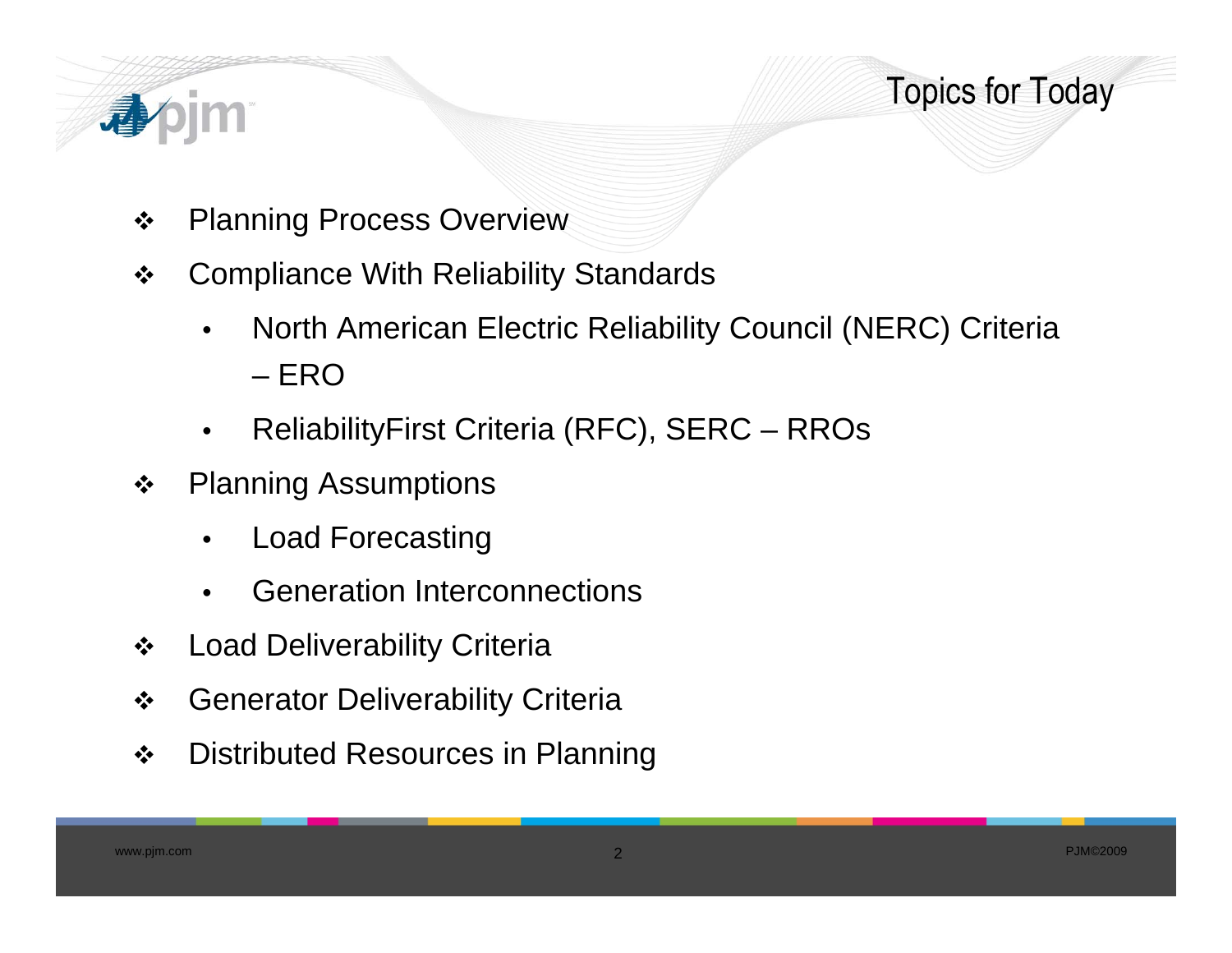apim

# PJM as Part of the Eastern Interconnection

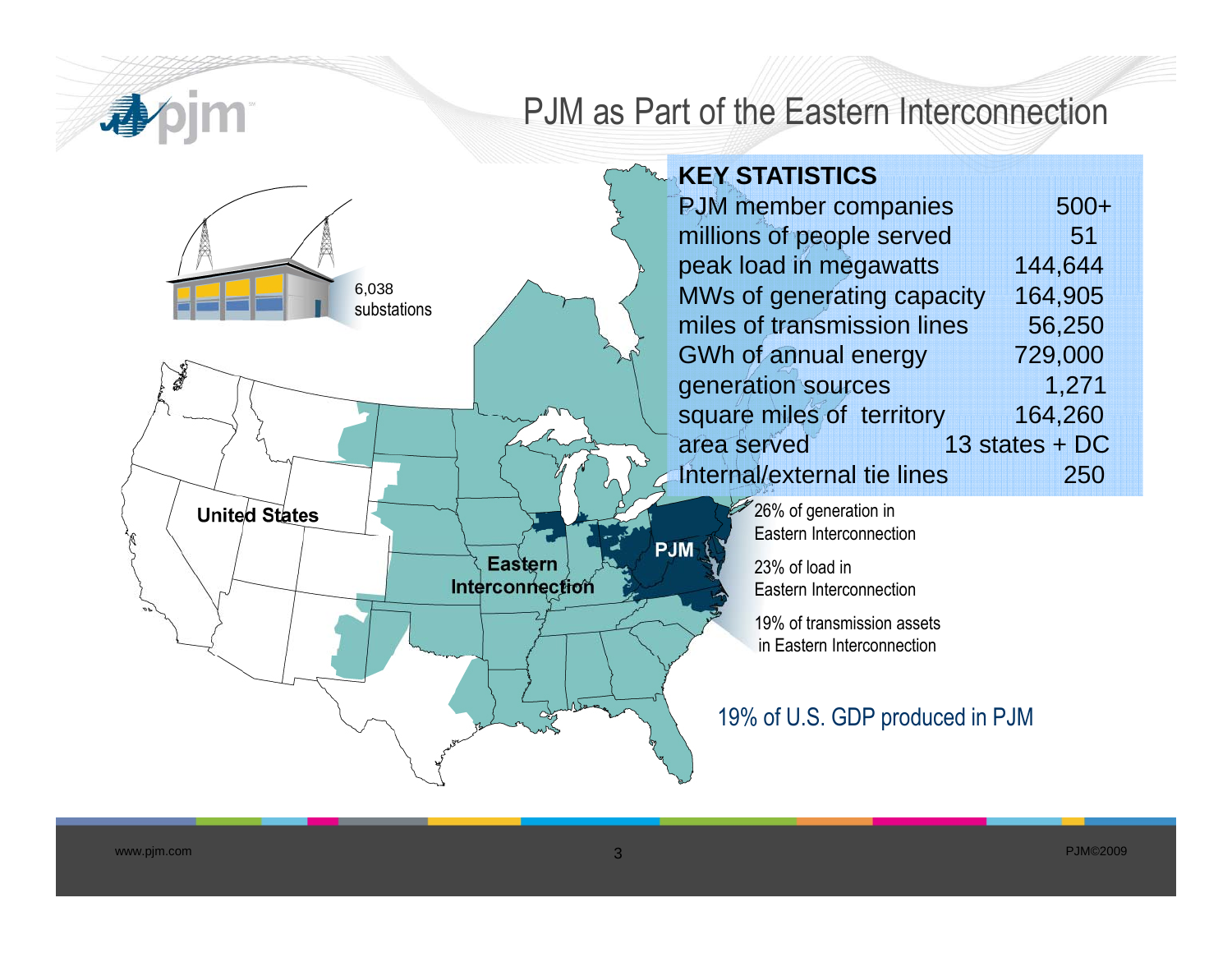

### PJM Backbone Transmission

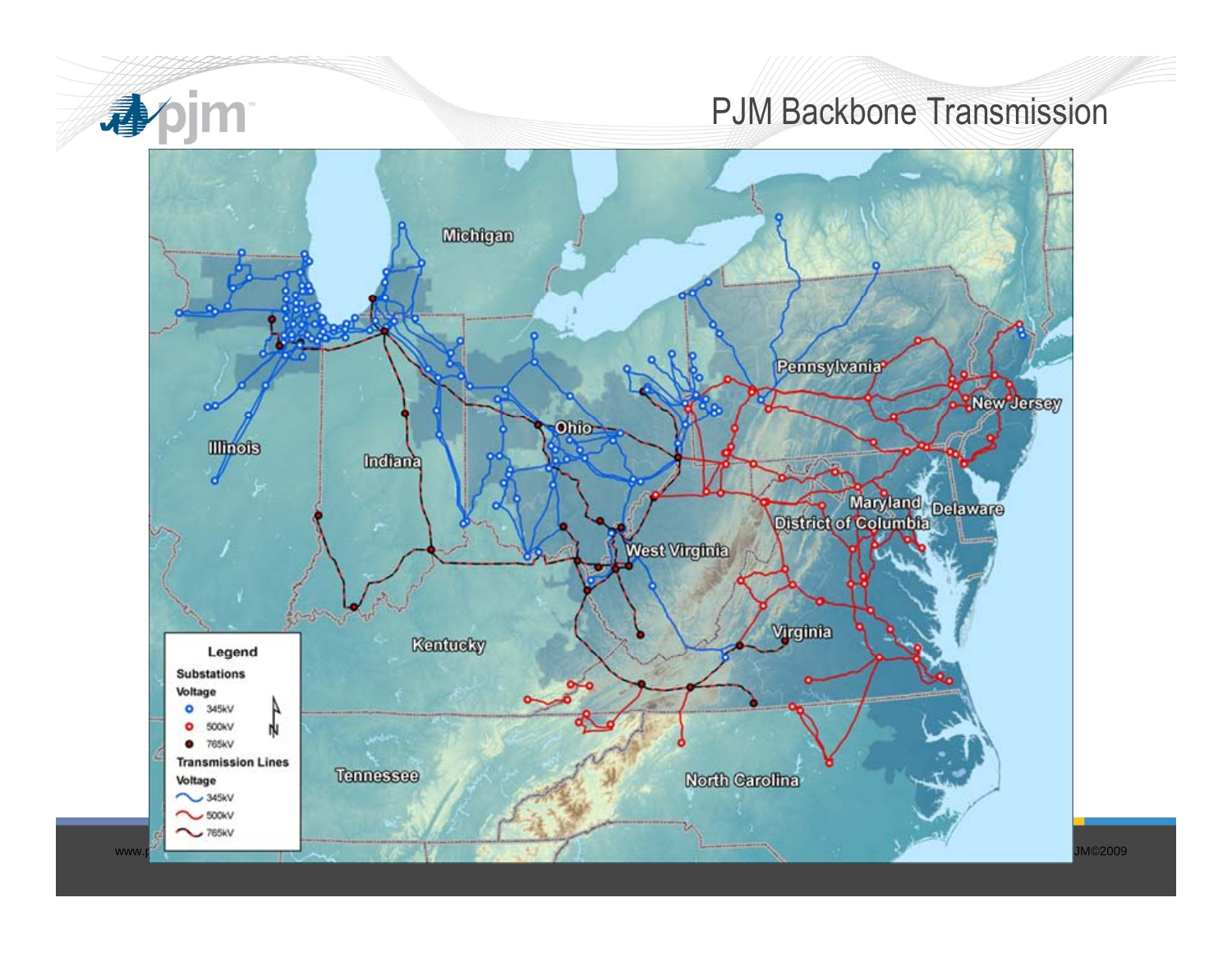

# **RTEPP - Stakeholder Participation**

- ❖ Open
- ❖ Transparent
- **❖ Collaborative**

❖ Topics…process, plans, FERC compliance, implementation issues etc …etc

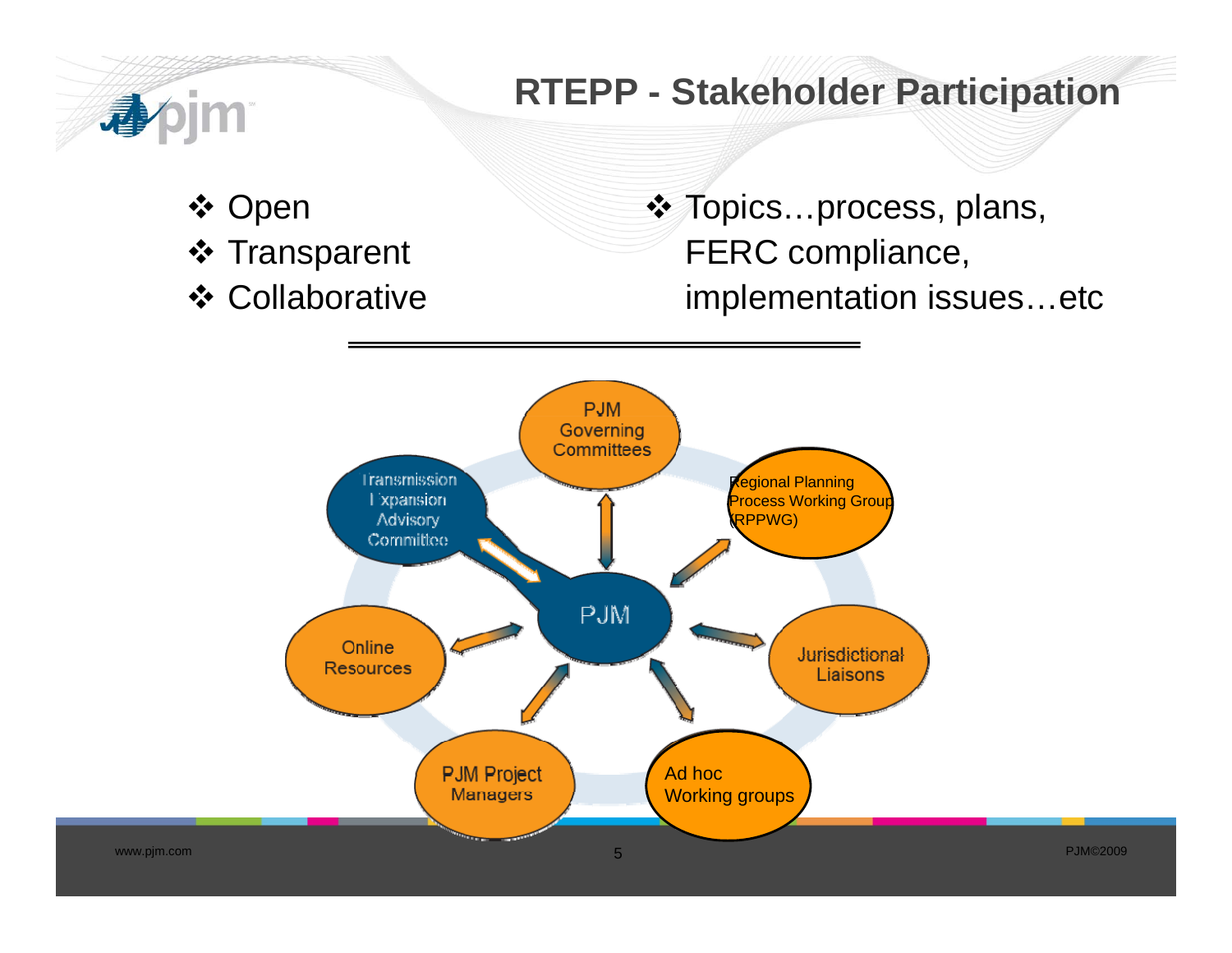

#### **Cyclical Planning**

The regularly occurring phases of the RTEP Process:

Baseline Analysis - assess system response to forecasted load growth and other updates to individual TO system facility modeling parameters such as updates to line ratings.

Interconnection Analysis - to assess system response to new generation and merchant transmission resources and to identify required attachment facilities and network upgrades.

Economic Analysis - to identify and calculate gross congestion and unhedgeable congestion.

Transmission Owner Initiated Upgrades - to mitigate local TO issues, as proposed by TOs themselves.

#### **Situational Planning**

Derived from specific Cyclical Planning calculations and/or specific actual system events:

Economic Planning - to mitigate persistent unhedgeable congestion as calculated throughout the cyclical planning process.

Operational Performance - to address persistent real-time operational issues.

Generator Deactivation - studies to reflect retirement and other long-term limitations and restrictions on unit output such as those imposed by environmental requirements.

Long-term firm transmission service - studies to determine the ability of the system to accommodate firm transmission service requests.

#### **Scenario Planning**

Examines the long-term impacts of evolving system drivers on electrical system reliability and economy.

These can include probabilistic risk assessments, system sensitivity analyses and economic sensitivity studies.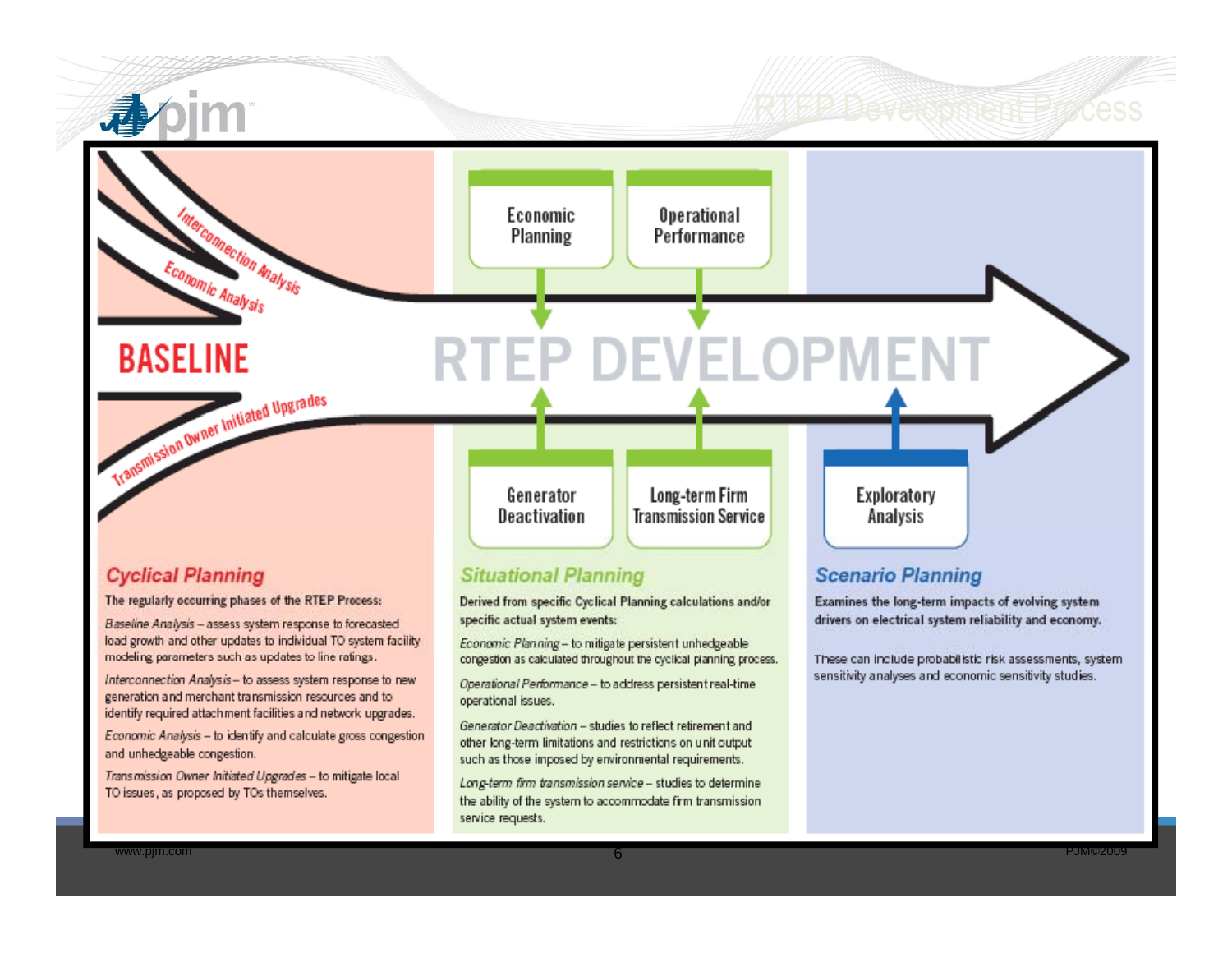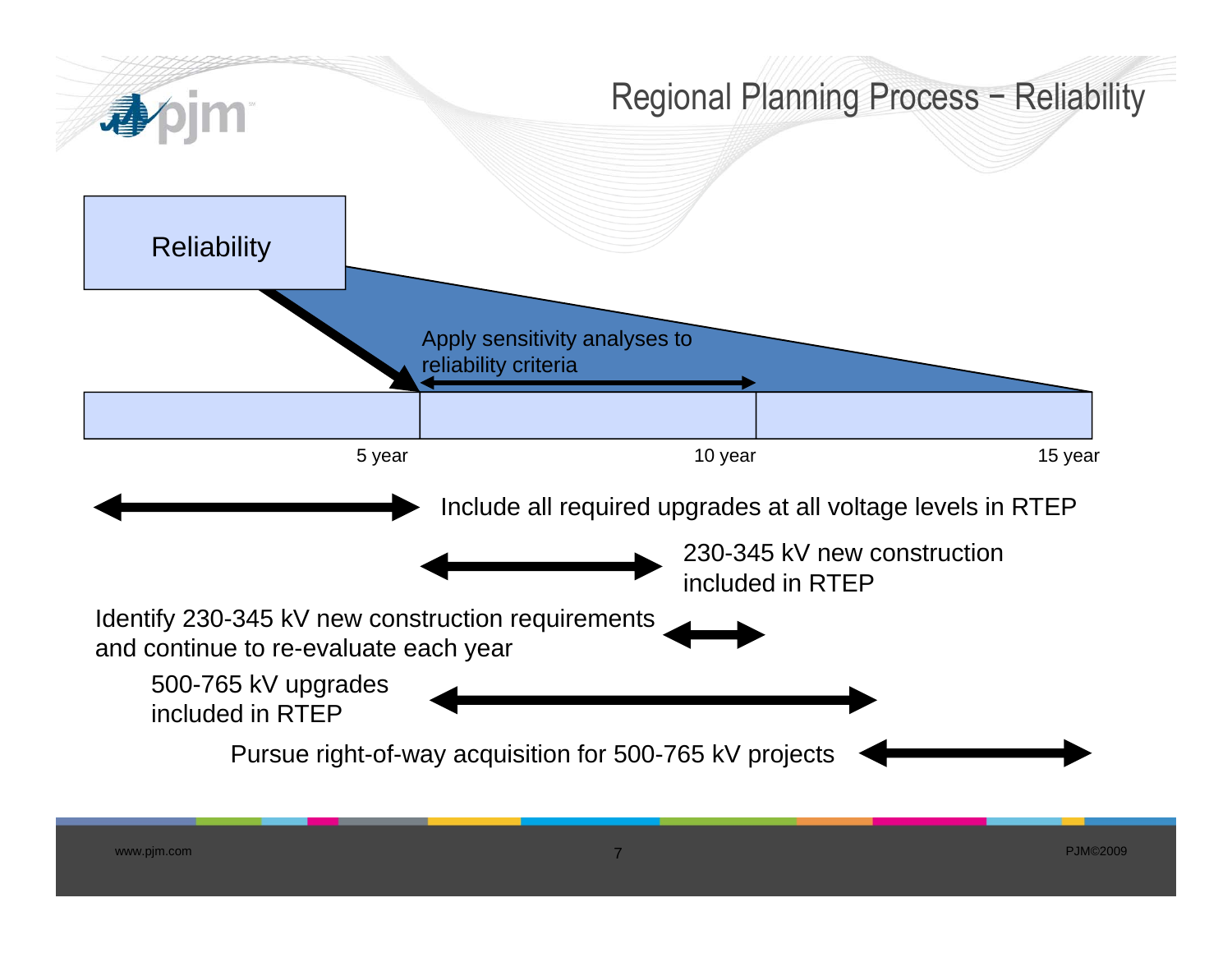

Production cost

Transmission congestion

Other econometric factors

Evaluate additional infrastructure requirements based on impact of market efficiency analysis assumptions.

Establish stakeholder committee to recommend scope of analysis and assumptions, and to review results and make upgrade recommendations to the board.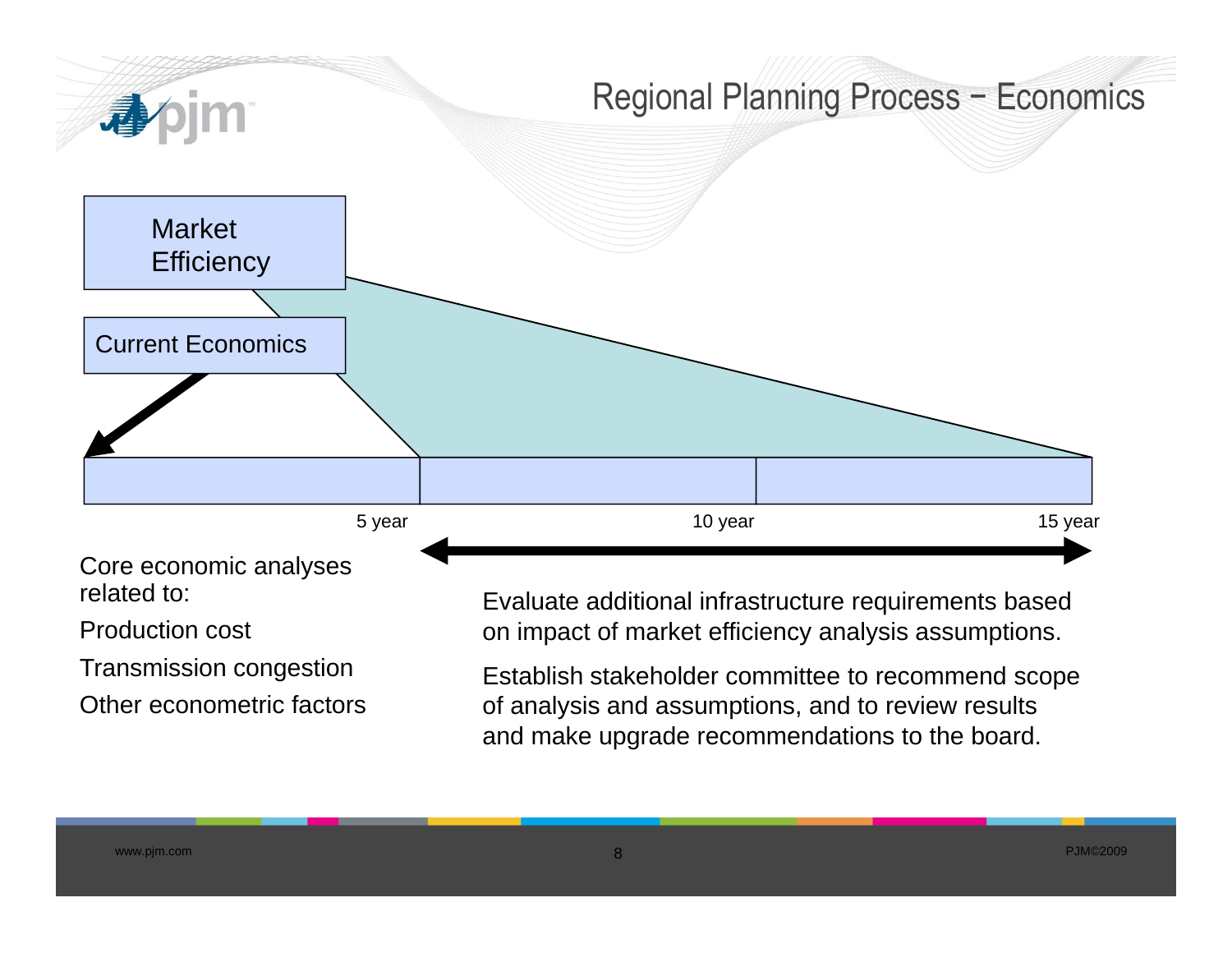

Compliance With Reliability Standards

- • North American Electric Reliability Council (NERC) Criteria – ERO
	- **R1.1.** Be made annually.
	- **R1.2.** Be conducted for near-term (years one through five) and longerterm (years six through ten) planning horizons.
	- **R1.3.** Be supported by a current or past study and/or system simulation testing that addresses each of the following categories, showing system performance following Table 1.
		- **R1.3.2.** Cover critical system conditions and study years as deemed appropriate by the responsible entity.
- •• ReliabilityFirst Criteria (RFC), SERC – RROs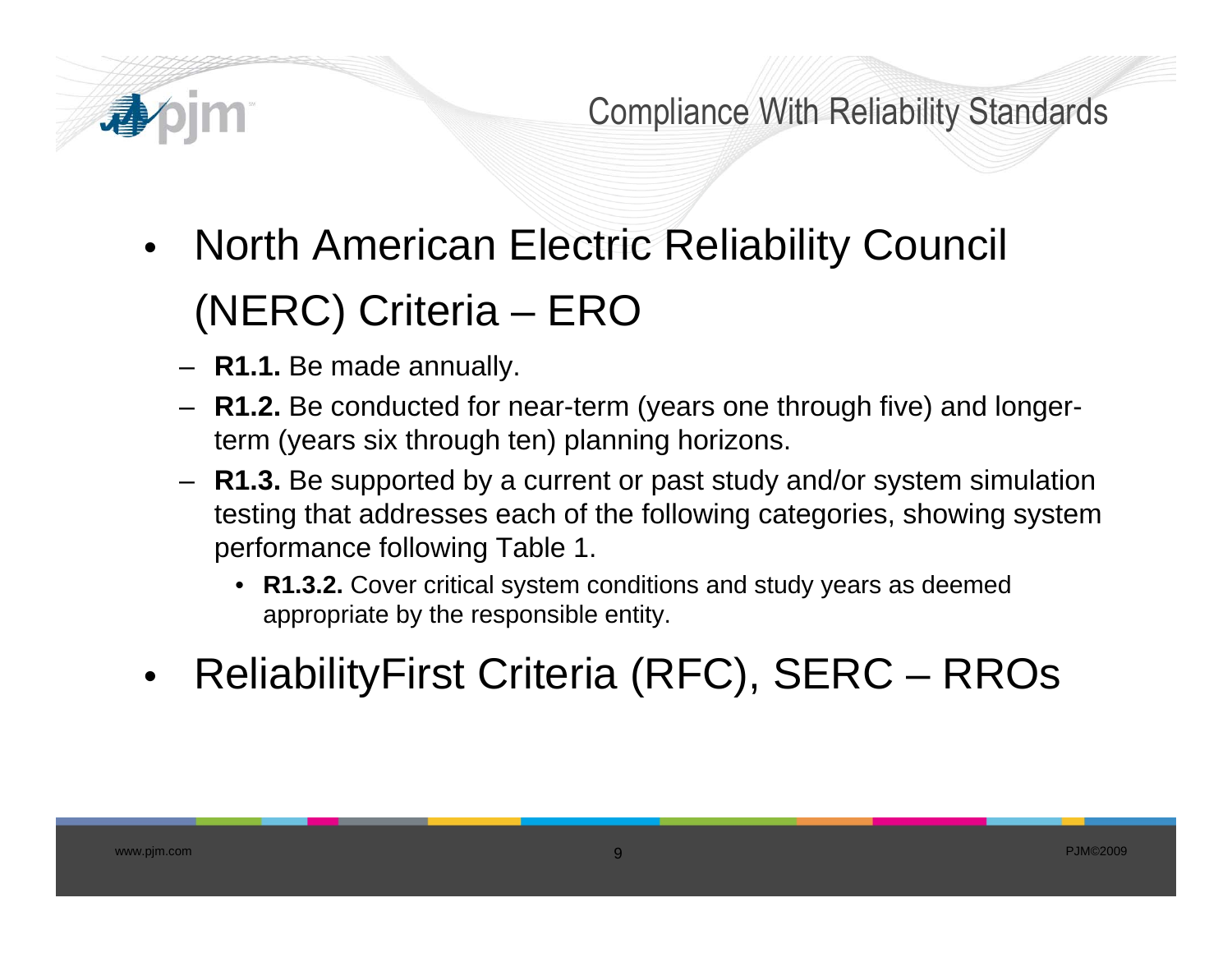

## Planning Assumptions

- Load Forecast
	- –– Historical loads (weather variability)
	- –Forward looking econometric data
- Generation
	- –Existing generation
	- –Future generation
	- –Generation expected to retire
- Transmission Topology
	- – What will the transmission system look like out in the future?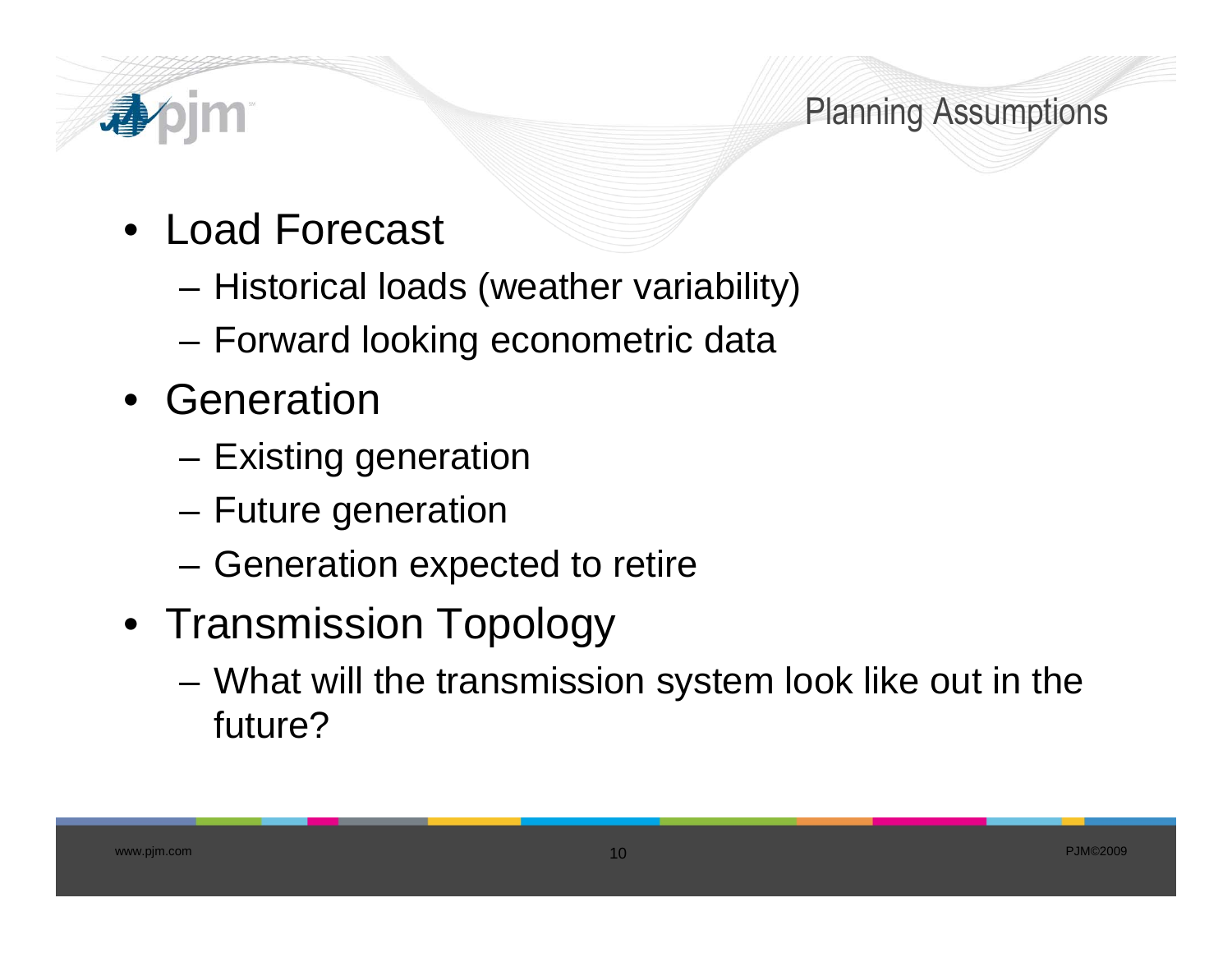

Load Deliverability

# **Load Deliverability: Emergency Import Analysis**

- $\frac{1}{2}$ PJM's emergency import analysis is a two-step process:
	- **1. C**apacity **E**mergency **T**ransfer **O**bjective (CETO): Determine the required amount of emergency import capability into a defined area
	- **2. C**apacity **E**mergency **T**ransfer **L**imit (CETL): Determine the ability to import capacity assistance into that area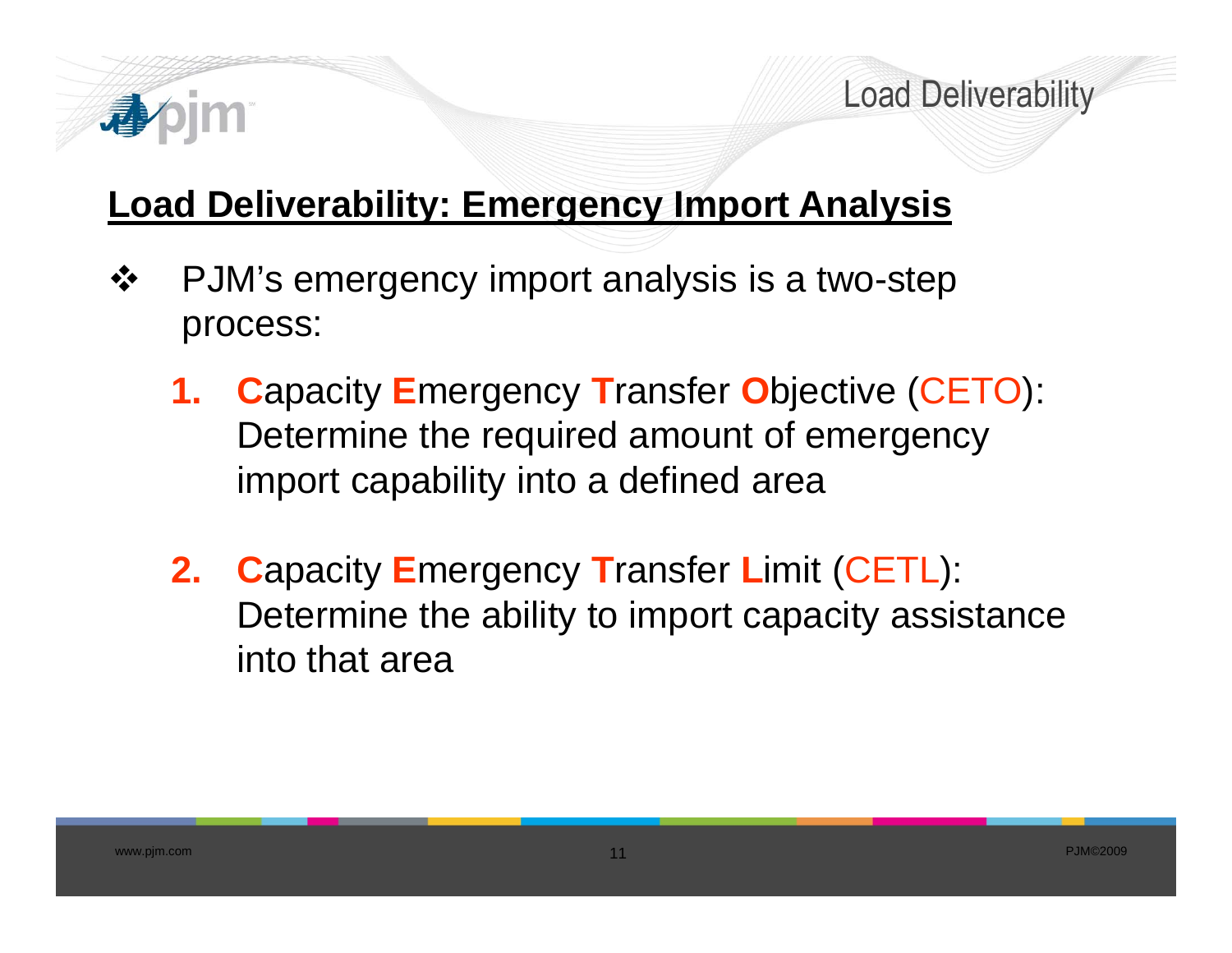

- PJM is divided into 23 "electrically cohesive" Load Deliverability Areas (LDAs). Each LDA is evaluated separately.
- The CETO study increases the amount of capacity imported into the LDA, measuring the resulting reliability index. (Ignores actual transmission characteristics).
- When the reliability index reaches 1-event-in-25-years, the associated import level is the calculated CETO.
- 1-event-in-25-years index refers to the frequency with which the LDA should shed load due to insufficient import capability only.

Load Deliverability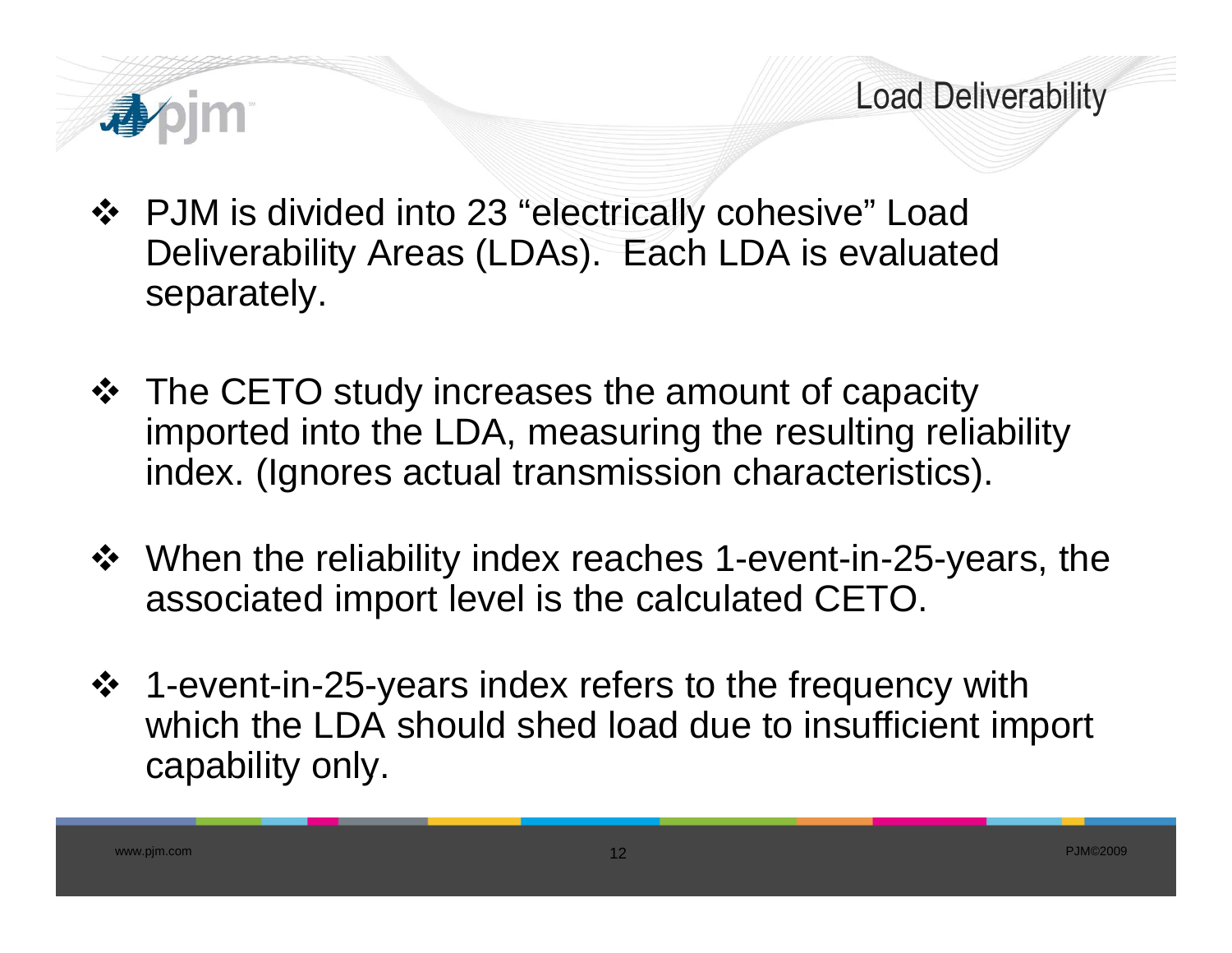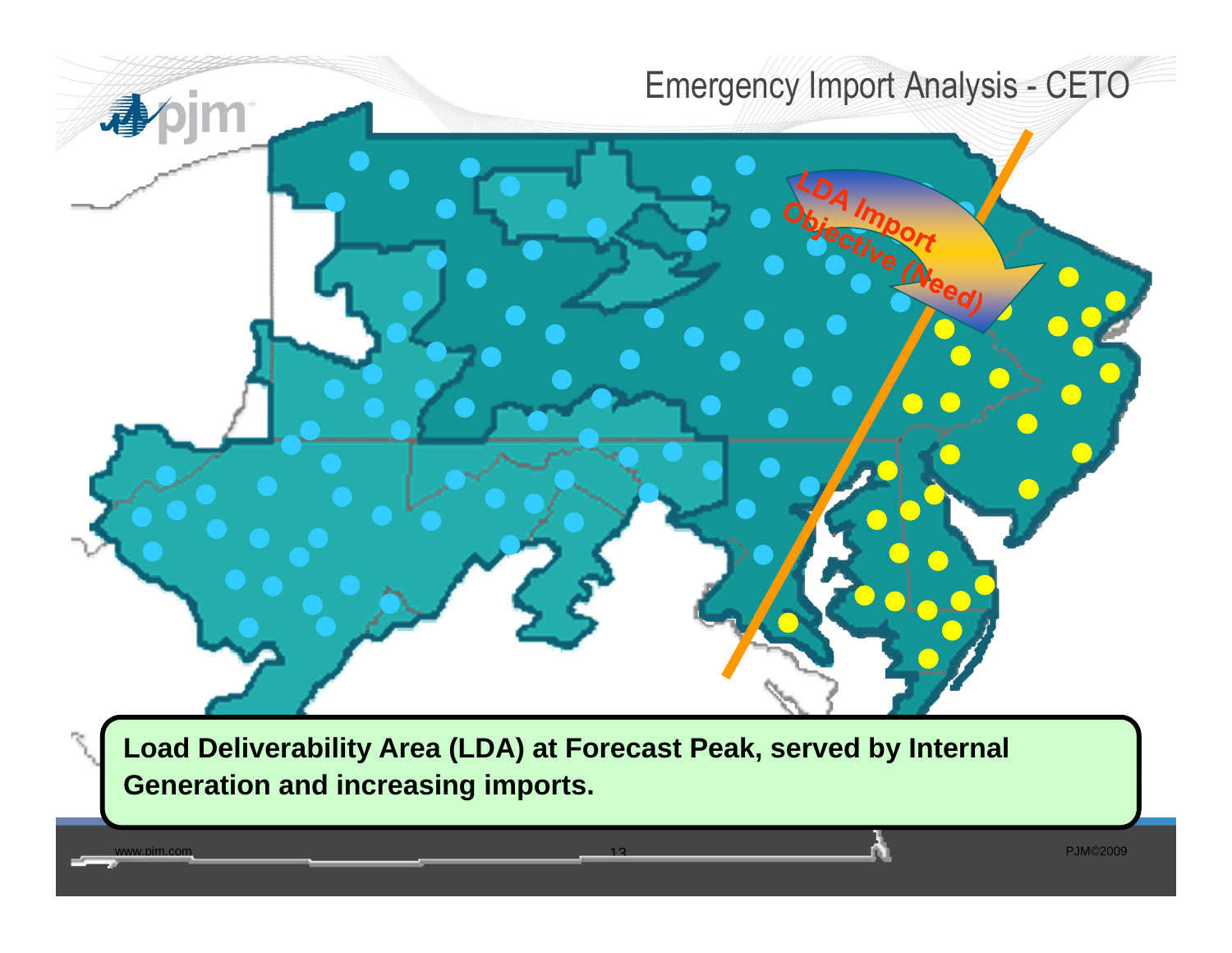

Emergency Import Analysis - CETL

- CETL studies examine the ability of the transmission system to support deliveries of capacity into an LDA experiencing a capacity emergency at high (90/10) load.
- ❖ Generating resources are removed from service to create a need to import capacity into the LDA.
- ❖ CETL is the maximum import capability which does not overload transmission or cause low voltages in the LDA.
- $\div$  If CETL > CETO, the LDA passes the test; imports can cover the need.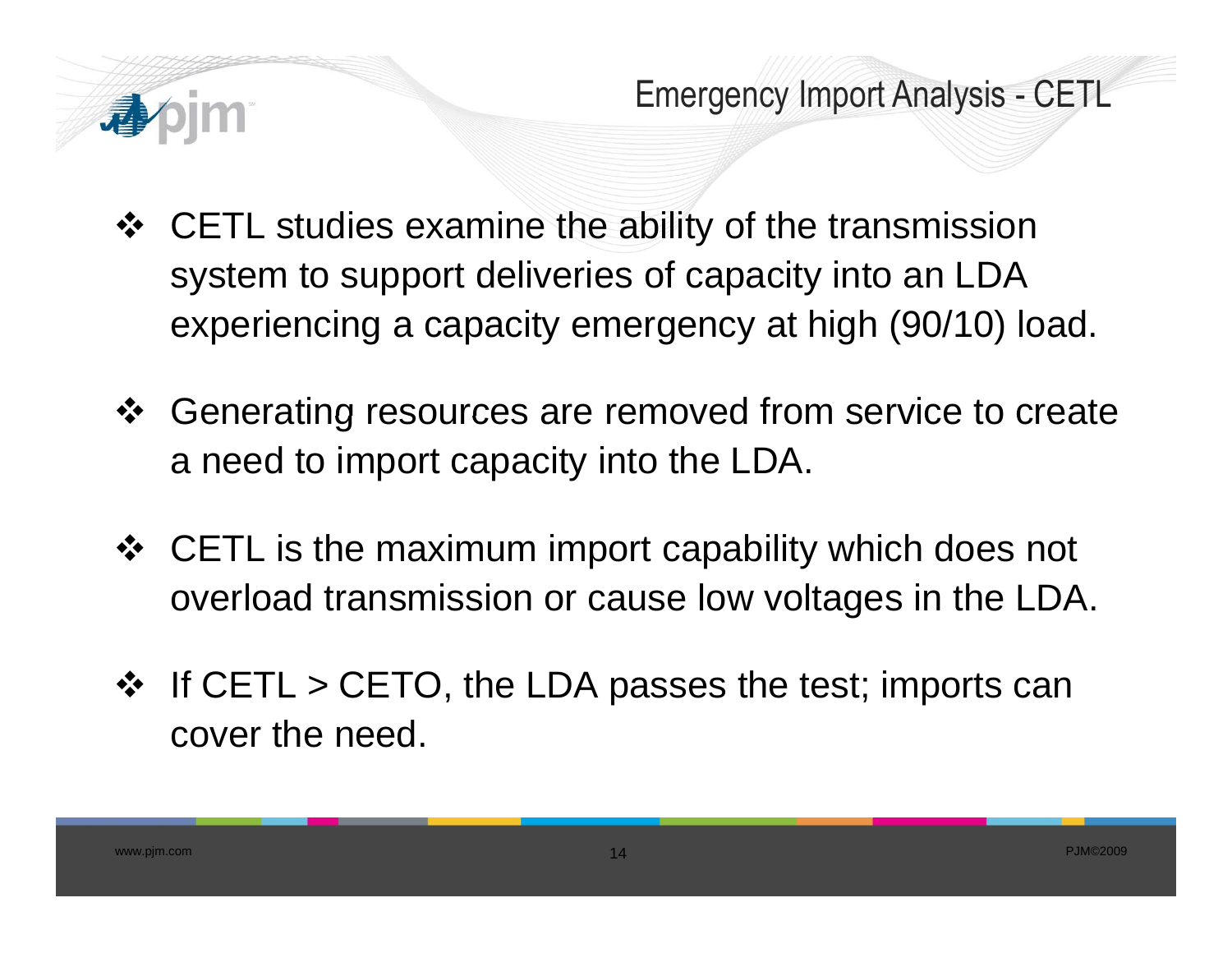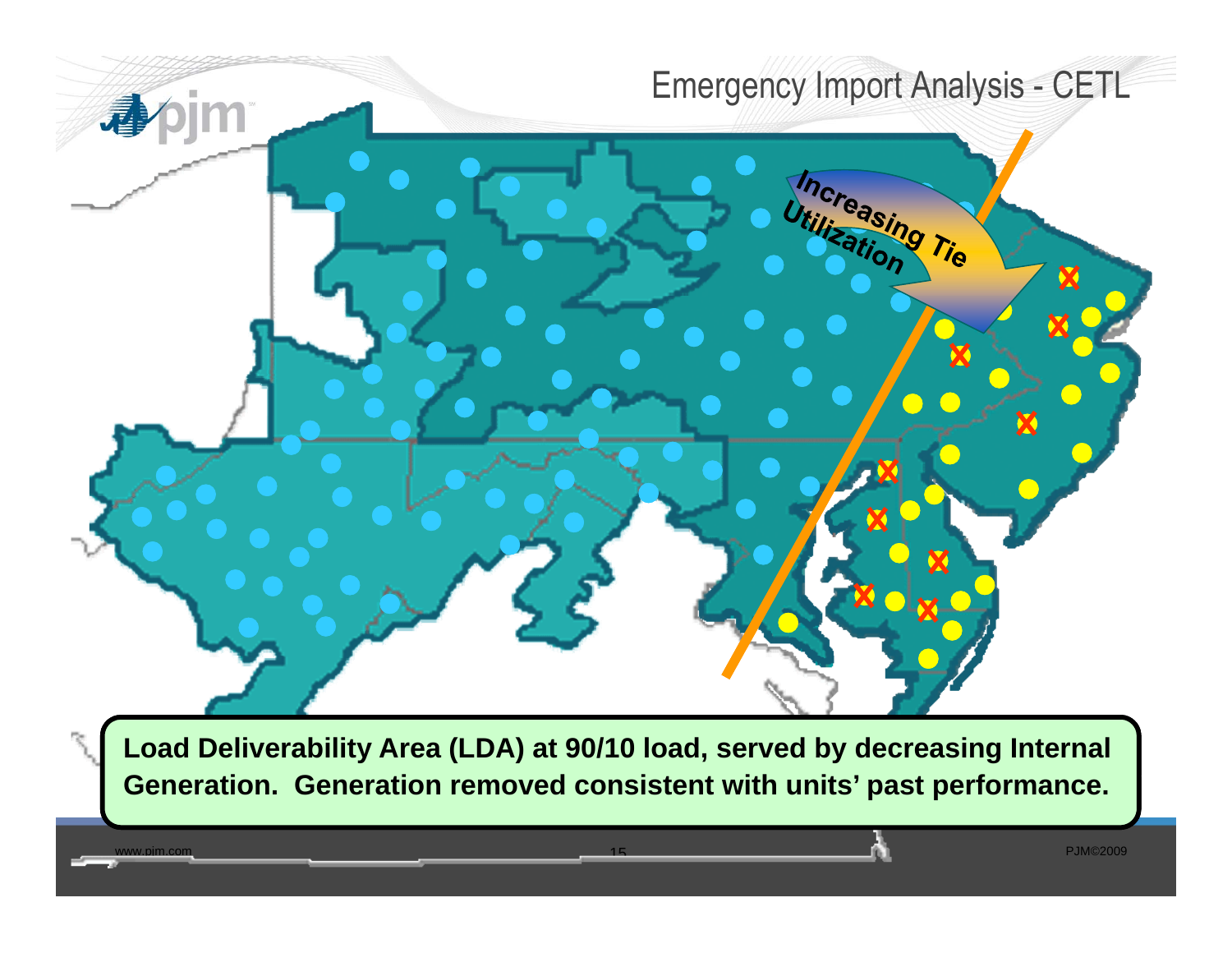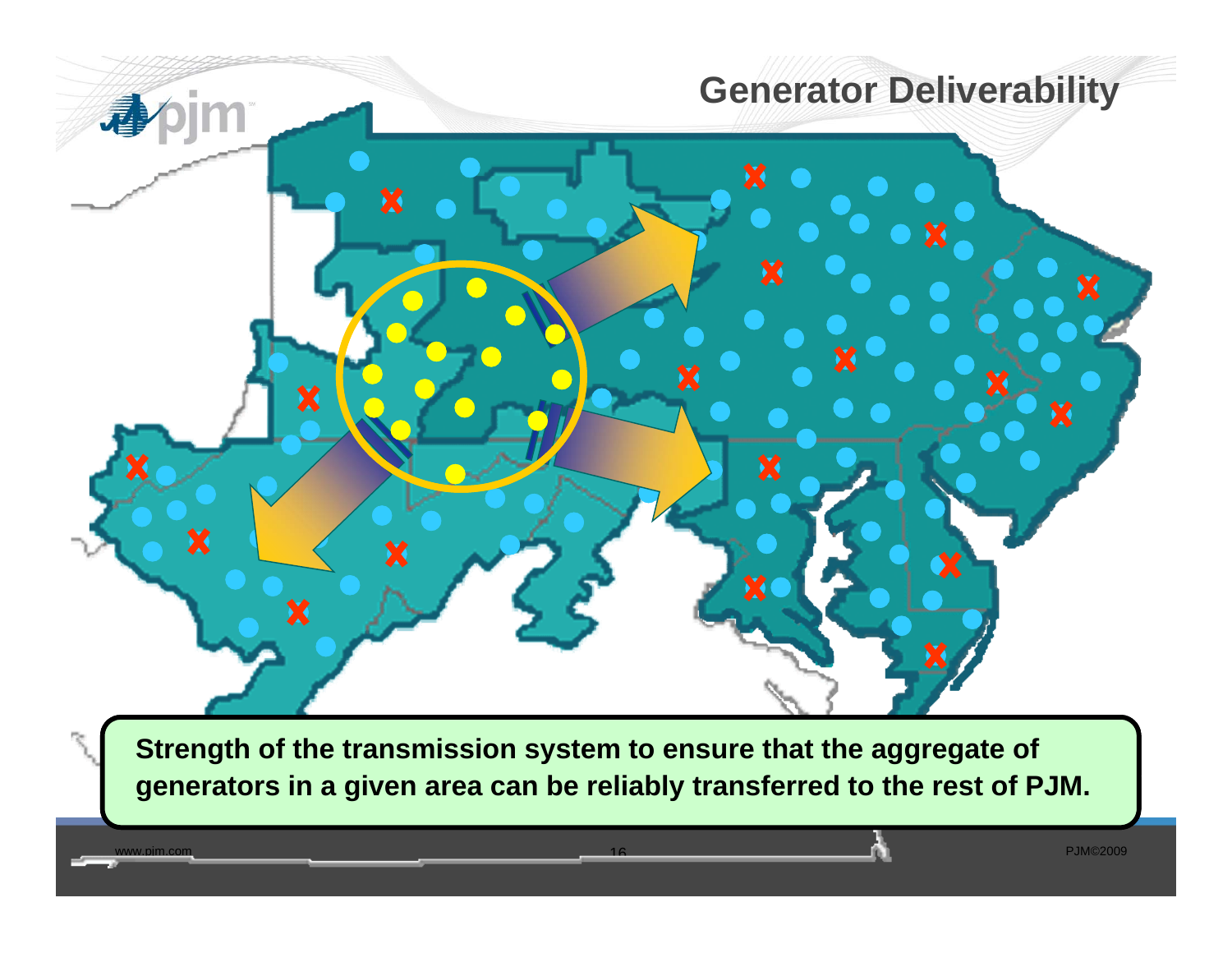

### Distributed Resources in Planning

- Load Management
	- –Interruptible Load for Reliability (a.k.a. ILR)
	- –Demand Resource (DR)
- Distributed Generation
	- –Typically smaller resources
	- –Behind the meter generation
- Energy Efficiency
	- – Traditionally incorporated as an offset to historical load
	- Included in RPM for the first time for the 2012/13 Delivery Year (570 MW cleared)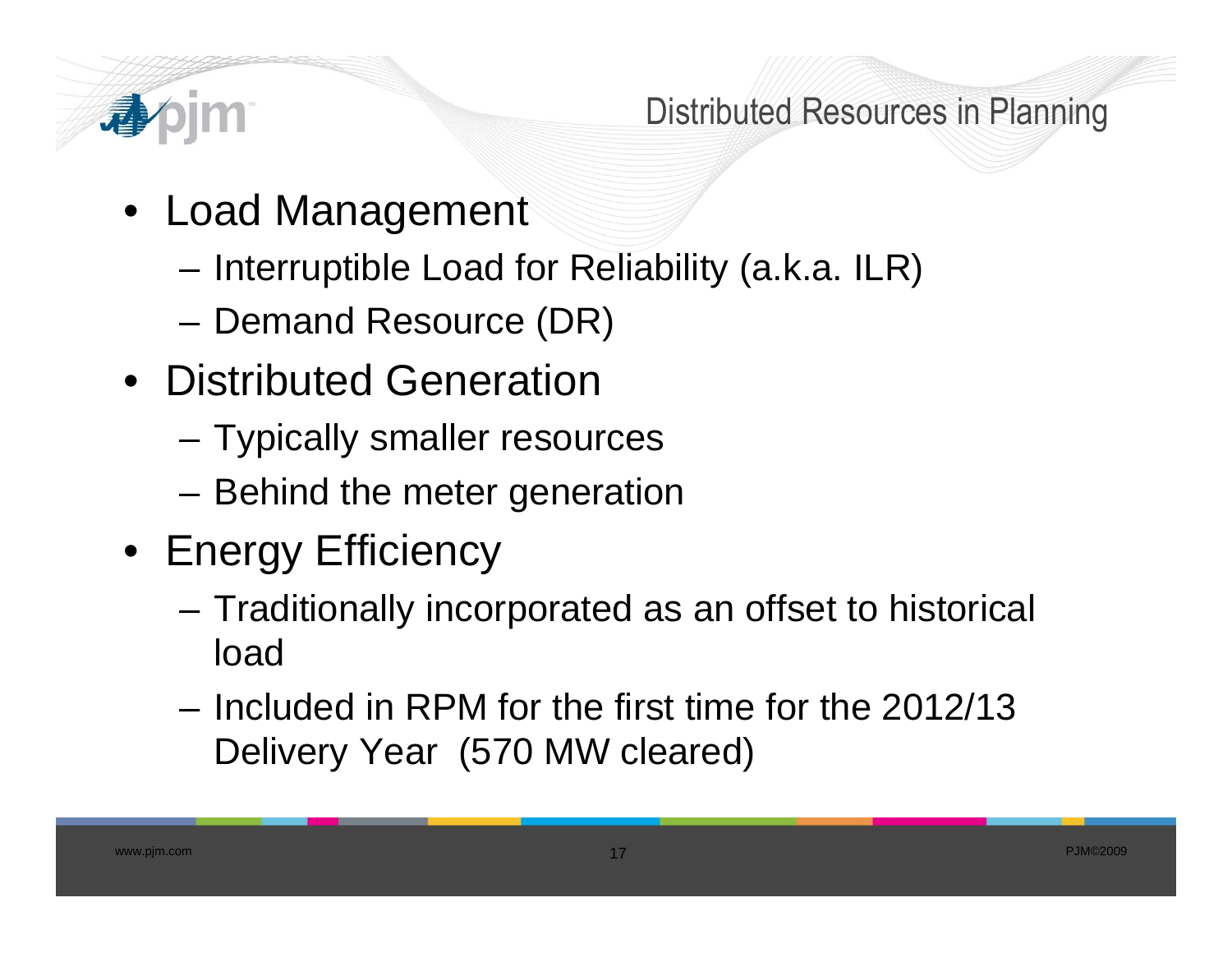

Distributed Resources In Planning

- Load Management
	- Utilized for PJM load deliverability testing.
	- Assume load management programs have been implemented in the area under study

# • Distributed Generation

 Can come in on the supply side through load management programs or as reduced load in load forecast

# • Energy Efficiency

- Incorporated into the RTEP as part of the load forecast to the extent that it is reflected in historic load data.
- $-$  EE cleared in RPM will be explicitly incorporated into future load forecasts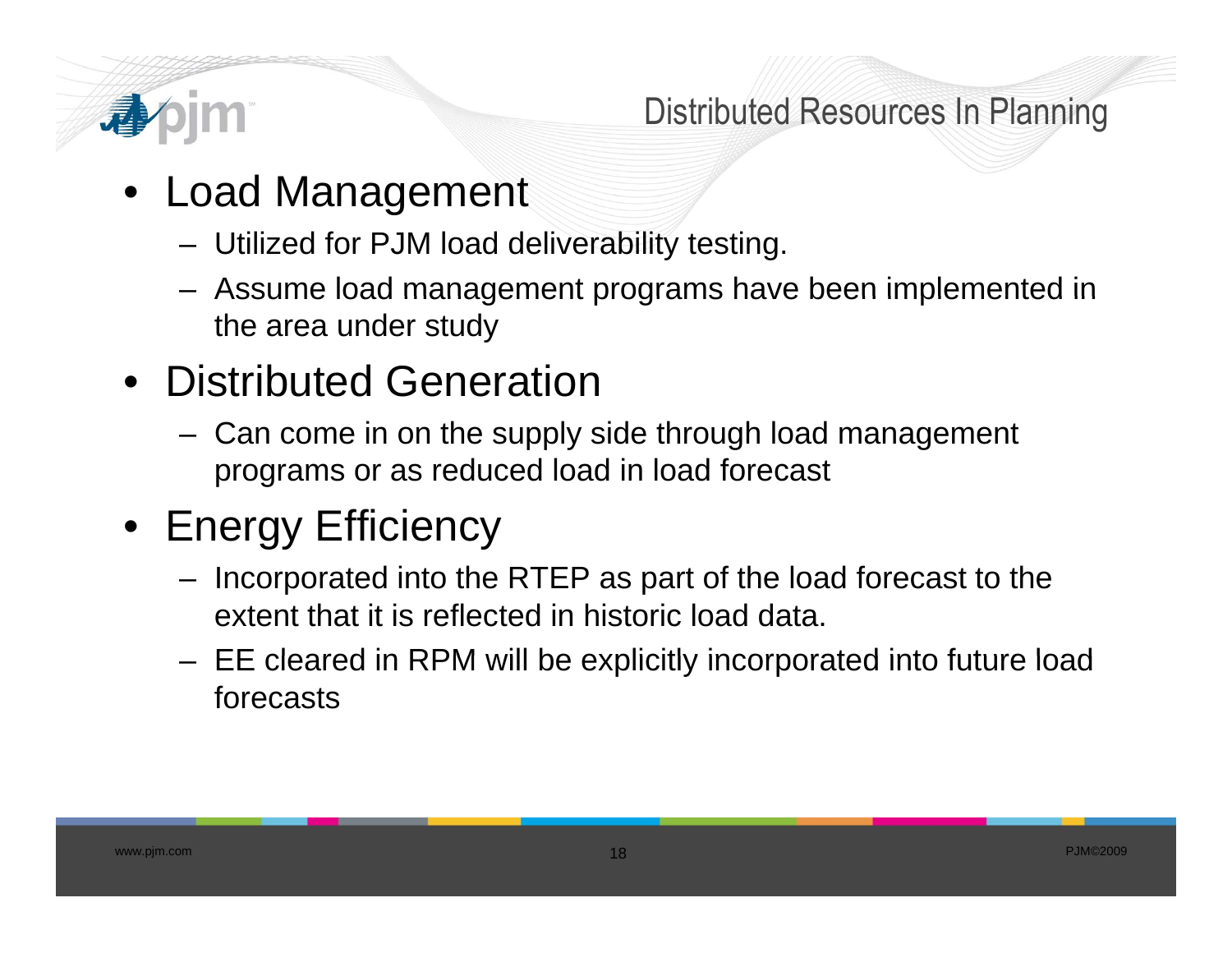

#### Trends in Distributed Resources



PJM©2009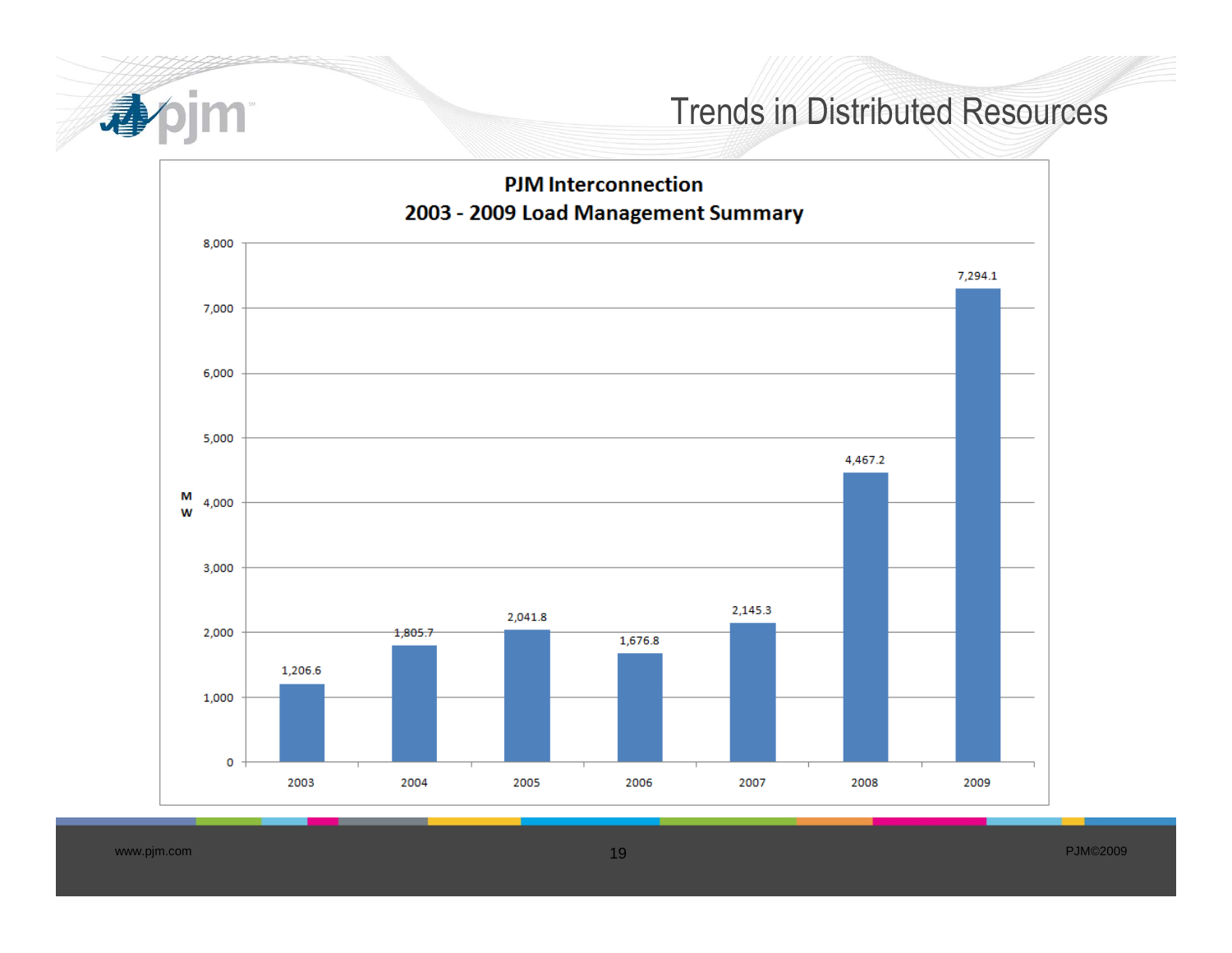

### RTEP Timeline

| ID<br>$\mathbf{1}$ | Task Name<br><b>RELIABILITY PLANNING</b>                                                                     |  |  |  |               | Nov Dec Jan Feb Mar Apr May Jun Jul Aug Sep Oct Nov Dec |                   |  |
|--------------------|--------------------------------------------------------------------------------------------------------------|--|--|--|---------------|---------------------------------------------------------|-------------------|--|
| 2                  | Subregional RTEP Committee initial assumptions meeting                                                       |  |  |  |               |                                                         |                   |  |
| з                  | TEAC review/input: realibility assumptions                                                                   |  |  |  |               |                                                         |                   |  |
| $\overline{4}$     | PJM analysis: near-term reliability                                                                          |  |  |  |               |                                                         |                   |  |
| 5.                 | PJM-stakeholder communication & reviews: ongoing                                                             |  |  |  |               |                                                         |                   |  |
| 6                  | [Quarterly Queue Impact Study Start Dates]                                                                   |  |  |  |               |                                                         |                   |  |
| 12                 | PJM analysis: long-term thermal & reactive reliability                                                       |  |  |  |               |                                                         |                   |  |
| 13                 | PJM-stakeholder communication & reviews: ongoing                                                             |  |  |  |               |                                                         | $\leftrightarrow$ |  |
| 14                 | Subregional RTEP Committee review/input: violations &<br>upgrades                                            |  |  |  |               |                                                         |                   |  |
| 15                 | TEAC review/input: reliability violations & upgrades                                                         |  |  |  |               |                                                         |                   |  |
| 16                 | Post TEAC meeting comment period                                                                             |  |  |  |               |                                                         |                   |  |
| 17                 | BOM review & approval: RTEP reliability plan                                                                 |  |  |  |               |                                                         |                   |  |
| 18                 | <b>MARKET EFFICIENCY PLANNING (current RTEP year)</b>                                                        |  |  |  |               |                                                         |                   |  |
| 19                 | (monthly posting of historical congestion drivers)<br>Subregional RTEP Committee initial assumptions meeting |  |  |  |               |                                                         |                   |  |
| 20                 | [PJM entity forecast available]                                                                              |  |  |  |               |                                                         |                   |  |
| 21                 | PJM: Market efficiency assumptions development                                                               |  |  |  |               |                                                         |                   |  |
| 22                 | TEAC review/input: market efficiency assumptions                                                             |  |  |  |               |                                                         |                   |  |
| 23                 | BOM review and approval: market efficiency assumptions                                                       |  |  |  | $\circledast$ |                                                         |                   |  |
| 24                 | PJM analysis: historical congestion, projection of congestion<br>& conceptual solutions                      |  |  |  |               |                                                         |                   |  |
| 25                 | TEAC or Subregional RTEP Committee review/input:<br>congestion drivers and conceptual solutons               |  |  |  |               |                                                         |                   |  |
| 26                 | PJM analysis: acceleration of reliability upgrades                                                           |  |  |  |               |                                                         |                   |  |
| 27                 | <b>Market Efficiency Planning (previous RTEP year)</b>                                                       |  |  |  |               |                                                         |                   |  |
| 28                 | Deadline: Stakeholder Market solutions                                                                       |  |  |  |               |                                                         |                   |  |
| 29                 | PJM analysis: new market efficiency solutions                                                                |  |  |  |               |                                                         |                   |  |
| 30                 | TEAC or Subregional RTEP Committee review/input: market<br>efficiency solutions                              |  |  |  |               |                                                         |                   |  |
| 31                 | TEAC review/input: market efficiency solutions and analyses                                                  |  |  |  |               |                                                         |                   |  |
| 32                 | Post TEAC meeting comment period                                                                             |  |  |  |               |                                                         |                   |  |
| 33                 | BOM review and approval: RTEP market efficiency plan                                                         |  |  |  |               |                                                         |                   |  |
|                    | www.pjm.com<br>20                                                                                            |  |  |  |               |                                                         | <b>PJM©2009</b>   |  |